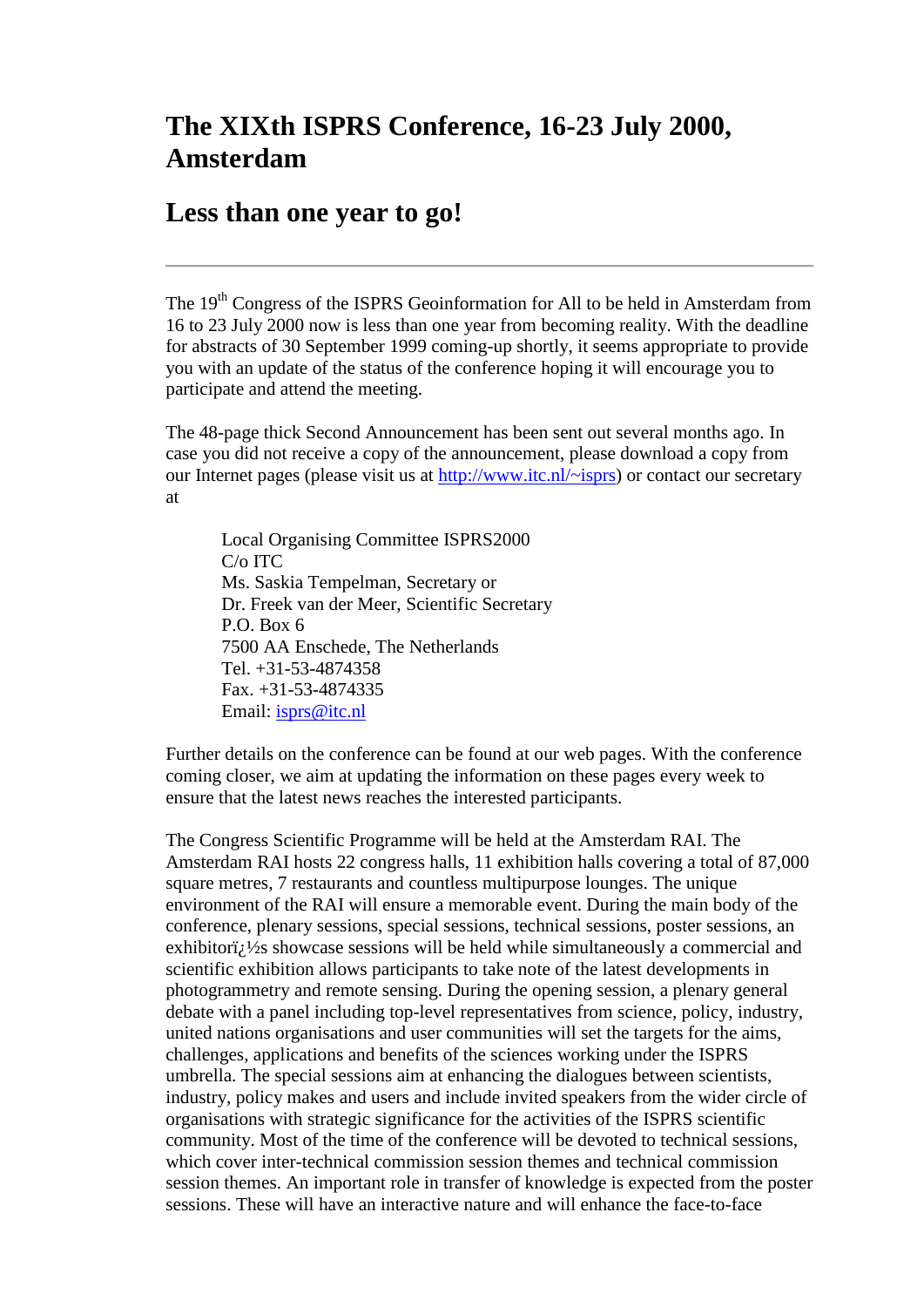discussions between scientists. The exhibitor's showcase sessions are technical sessions for presentations by commercial firms engaged in the fields covered by the ISPRS. On 14 and 15 July, preceding the conference, tutorials will be organised on various topics either in Amsterdam or on location. Locations vary widely from Delft to Enschede and from Wageningen to London. Furthermore, workshops will be organised preceding the conference. These workshops focus on a variety of topics of relevance to the ISPRS community such as forensic sciences, 3D medical imaging, disaster mitigation, impact of mining, object reconstruction and geospatial data infrastructure. Again, the locations are variable ranging from Amsterdam to Bonn. In close association to the conference, parallel international scientific meetings of sister societies and specialised groups are organised which can be attended at a reduced fee. These include meetings of the IUGS (http://www.isric.nl), NSEOG, the  $4<sup>th</sup>$ International Symposium on Spatial Accuracy Assessment in Natural Resources  $(\text{http://www.gis.wau.nl/Accuracy2000)},$  and the 5<sup>th</sup> International Conference on Geocomputation. Since the  $19<sup>th</sup>$  ISPRS conference coincides with the  $50<sup>th</sup>$  Anniversary of the International Institute for Aerospace Surveys and Earth Sciences (ITC), several special events are organised for ITC alumni and others interested at the location of the new ITC building in Enschede. In the framework of these events, ITC hosts the Second EARSeL workshop on Imaging Spectroscopy from 11 to 13 July 2000 at iti;  $\frac{1}{2}$ s campus (see also [http://www.itc.nl/is2\).](http://www.itc.nl/is2))

If the science gets too much you can just go "on tour". Technical tours during the conference bring you to ESA-ESTEC and the Noordwijk Space EXPO, where you can witness the history of space science and the future to come, to TNO Physics and Electronics Laboratories, where remote sensing sensors are being developed, to the National Aerospace Laboratory, The Netherlands central institute for aerospace research, to the Survey Department of Rijkswaterstaat, where geoinformation is managed for the Dutch Ministry of Transport, Public Works and Water Management, or to ITC, The Netherlands' heart of international education on remote sensing and GIS located in Enschede in a futuristic new building. If it all gets too overwhelming, let Amsterdam surprise you. Amsterdam, located on the estuary of the River IJ close to the IJsselmeer and North Sea, with it's characteristic rings of canals, the world famous Rijksmuseum and renown for painters like van Gogh and Rembrandt.

We feel that we have put together a very attractive supporting programme comprised of a social programme open to all participants and accompanying persons and a accompanying persons programme which enables you to get acquainted with Amsterdam and The Netherlands. The social programme includes various receptions such as the welcome reception on Sunday, the Exhibitors reception on Monday and the civic reception on Wednesday offered by the Municipality of Amsterdam. The spectacular Millennium Diner Show 2000, looking back on 2000 years history and looking forward to the next millennium, caters for an unforgettable evening. Several day-trips can be booked to become acquainted with The Netherlands, its $\ddot{i}$ ;  $\frac{1}{2}$  history and culture. Visit the typical Dutch villages of Volendam, Marken and Monnickendam with their historic fishing and traditional customs and clothing. Or see Rembrandt and his colleagues of the Dutch Golden Age in Amsterdam. Why not take the North Holland Grand Tour travelling by bus, steam-train, and boat through typical Dutch villages and countryside.

Note that the deadline for submitting abstracts is 30 September 1999. You can submit your abstract via the electronic form on our web pages. Alternatively you can send